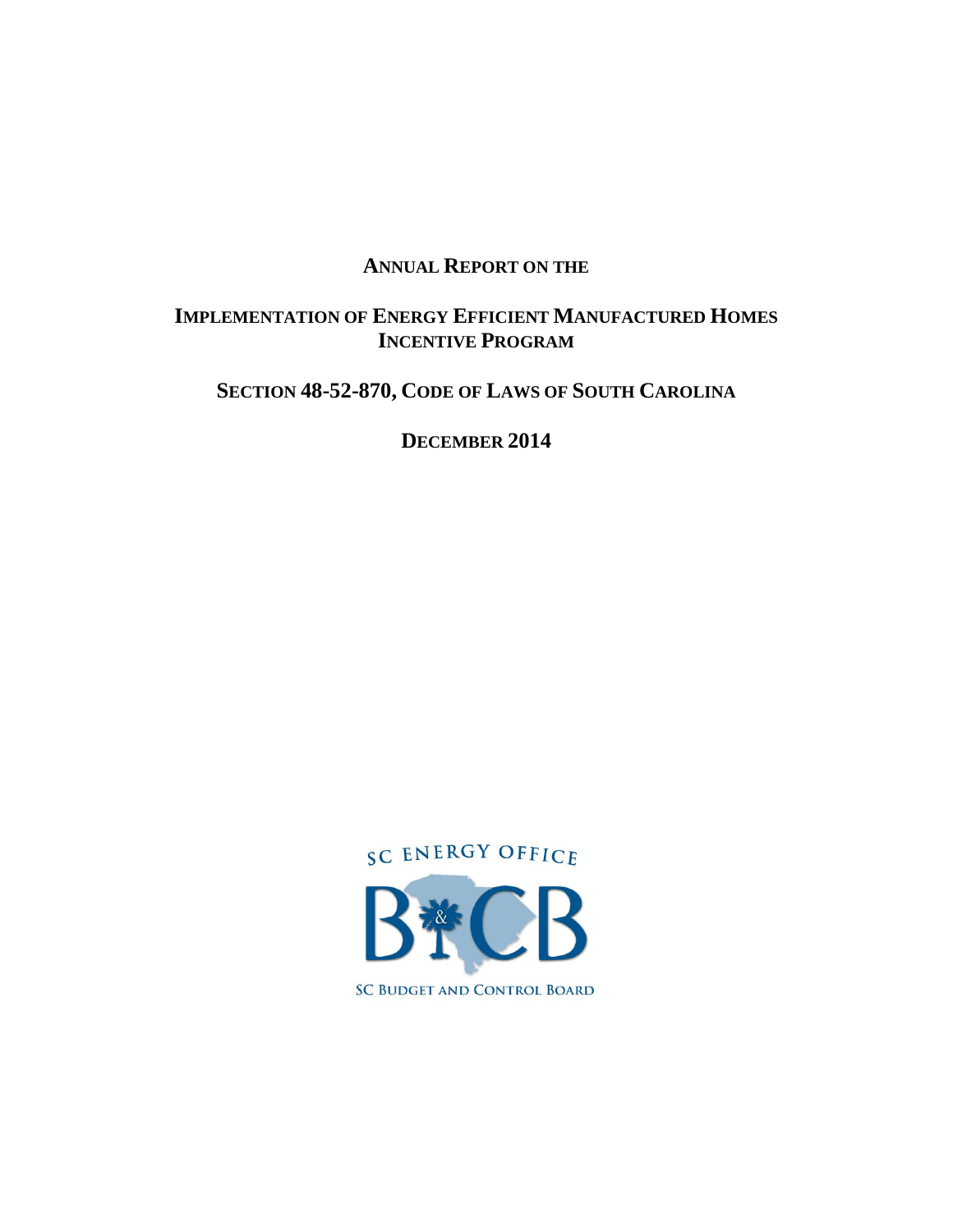# **This document may be downloaded from the South Carolina Energy Office website**

**[http://www.energy.sc.gov/residential](https://www.energy.sc.gov/residential)**

This material is based upon work supported by the U.S. Department of Energy under Award Number(s) DE-EE0003884.

Disclaimer: This report was prepared as an account of work sponsored by an agency of the United States Government. Neither the United States Government nor any agency thereof, nor any of their employees, makes any warranty, express or implied, or assumes any legal liability or responsibility for the accuracy, completeness, or usefulness of any information, apparatus, product, or process disclosed, or represents that its use would not infringe privately owned rights. Reference herein to any specific commercial product, process, or service by trade name, trademark, manufacturer, or otherwise does not necessarily constitute or imply its endorsement, recommendation, or favoring by the United States Government or any agency thereof. The views and opinions of authors expressed herein do not necessarily state or reflect those of the United States Government or any agency thereof.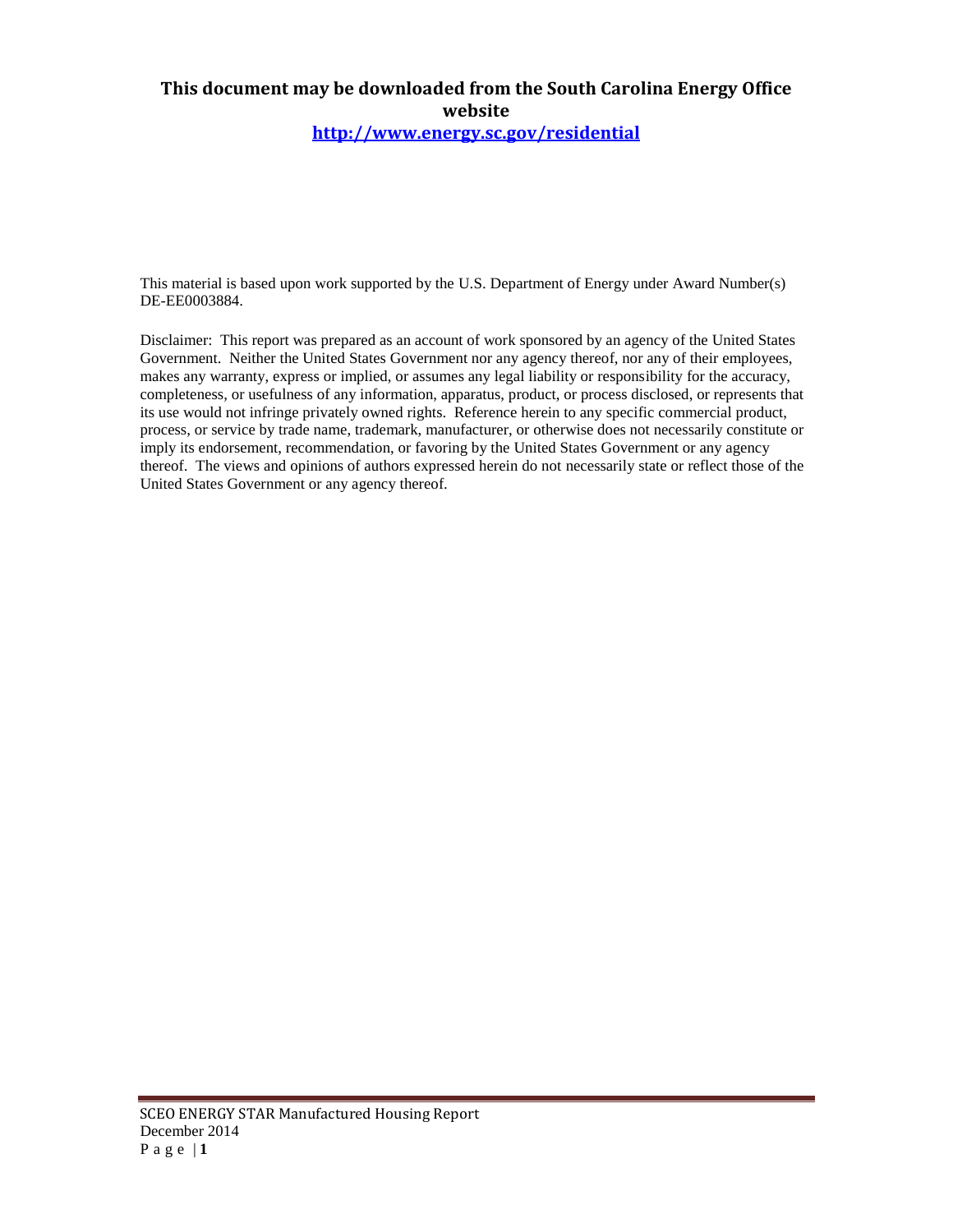# **Prepared by the South Carolina Energy Office Submitted to the South Carolina General Assembly December 2014**

*The South Carolina Energy Office submits this report in accordance with Section 48-52-870, Code of Laws of South Carolina.*

Approximately 20 percent of South Carolinians live in manufactured housing, one of the highest percentages in the nation. Legislation enacted in 2008 was designed to create incentives for ENERGY STAR labeled homes which, like other ENERGY STAR products, are more energy efficient than those which simply meet required standards. These incentives include the elimination of all sales tax on ENERGY STAR manufactured homes and a \$750 nonrefundable state income tax credit for eligible home buyers. The South Carolina Energy Office administers the tax credit approval process and tracks savings.

#### **Summary of 2014 Savings**

In the five and a half years the program has been in effect, it has encouraged savings that average approximately \$444.00 per homeowner per year, or an average of approximately \$24,400.00 over the lifetime of the home at current energy prices, based on the tax credit applications received by the South Carolina Energy Office. As of December 1, 2014 59 requests for tax credit approvals had been received during 2014. Twenty-four of these were for homes purchased during 2013, for which tax credit documentation was not requested until 2014. The remaining 35 requests were for homes purchased in 2014. Based on past experience we expect that number to double, since many home buyers wait until they are ready to file taxes to request the approval form. However, based only on applications received to date for homes purchased in 2014, overall savings for those 35 homebuyers will be approximately \$967,000 over the expected life of their homes. This equates to a savings of 26,462 mmBtu in energy for all 35 homes over their expected useful life.

In addition, the ENERGY STAR homes for which tax credits have been requested to date in 2014 will collectively save more than 10.06 million pounds of CO2 over their estimated 55-year lifetime. See Table 1 on the following page.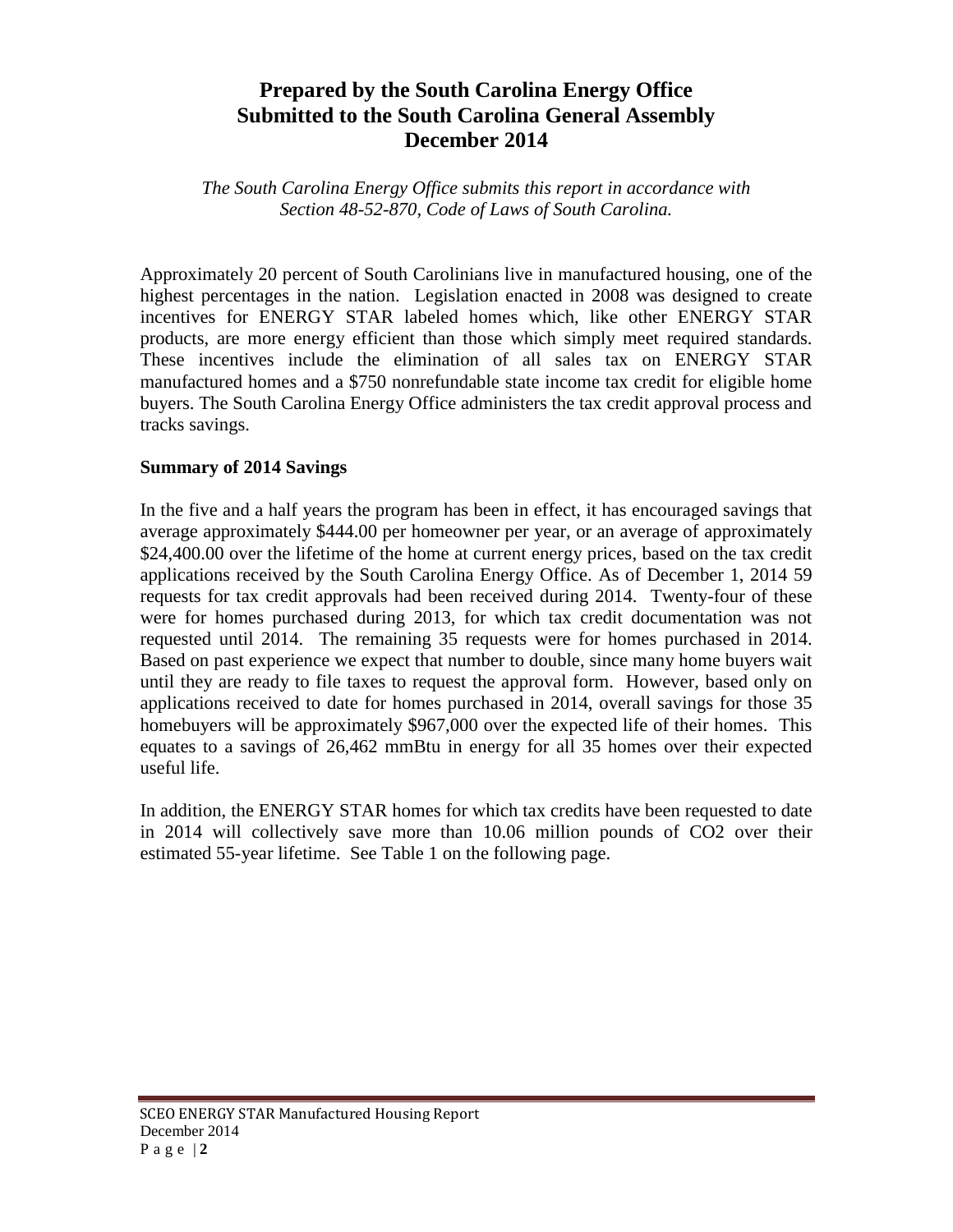## **Table 1: ENERGY STAR Manufactured Homes Tax Credit Summary Inception to Date**

|                                                                                                                       | July-              | <b>Jan-Dec</b> | <b>Jan-Dec</b> | <b>Jan-Dec</b> | <b>Jan-Dec</b> | <b>Jan-Dec</b> |                                |
|-----------------------------------------------------------------------------------------------------------------------|--------------------|----------------|----------------|----------------|----------------|----------------|--------------------------------|
|                                                                                                                       | <b>Dec</b><br>2009 | 2010           | 2011           | 2012           | $2013^1$       | $2014^2$       | <b>Total to</b><br><b>Date</b> |
| <b>Estimated</b><br>total<br><b>ENERGY</b><br><b>STAR</b><br>labeled<br>homes sold<br>to SC<br>residents <sup>3</sup> | 82                 | 230            | 229            | 179            | 275            | 422            | 1417                           |
| <b>Tax credit</b><br>applications                                                                                     | 9                  | 43             | 59             | 84             | 48             | 35             | 278                            |
| <b>Estimated</b><br>energy<br>savings per<br>year<br>(mmBtu)                                                          | 131                | 602            | 786            | 1160           | 642            | 481            | 3802                           |
| <b>Expected</b><br>cost savings<br>per year $(\$)$                                                                    | \$4,062            | \$18,620       | \$24,315       | \$35,896       | \$22,413       | \$17,584       | \$122,890                      |
| <b>Estimated</b><br>energy<br>savings over<br>life of<br>homes<br>(mmBtu)                                             | 7,218              | 33,089         | 43,209         | 63,790         | 35,315         | 26,462         | 209,083                        |
| <b>Expected</b><br>cost savings<br>over life of<br>homes $(\$)$                                                       | \$223,400          | \$1,024,102    | \$1,337,312    | \$1,974,260    | \$1,232,711    | \$967,125      | \$6,758,910                    |
| <b>Estimated</b><br>CO <sub>2</sub><br>savings per<br>year (lbs)                                                      | 49,871             | 228,618        | 298,538        | 440,727        | 243,994        | 182,829        | 1,444,577                      |
| <b>Estimated</b><br>CO <sub>2</sub><br>savings over<br>life of home<br>(lbs)                                          | 2,742,916          | 12,573,962     | 16,419,563     | 24,240,029     | 13,419,681     | 10,055,617     | 79,451,768                     |

<sup>1</sup> Corrected for applications received  $\&$  processed after 12/10/13

 $2^2$ Processed by  $12/1/14$ 

<sup>3</sup>Data provided by Systems Building Research Alliance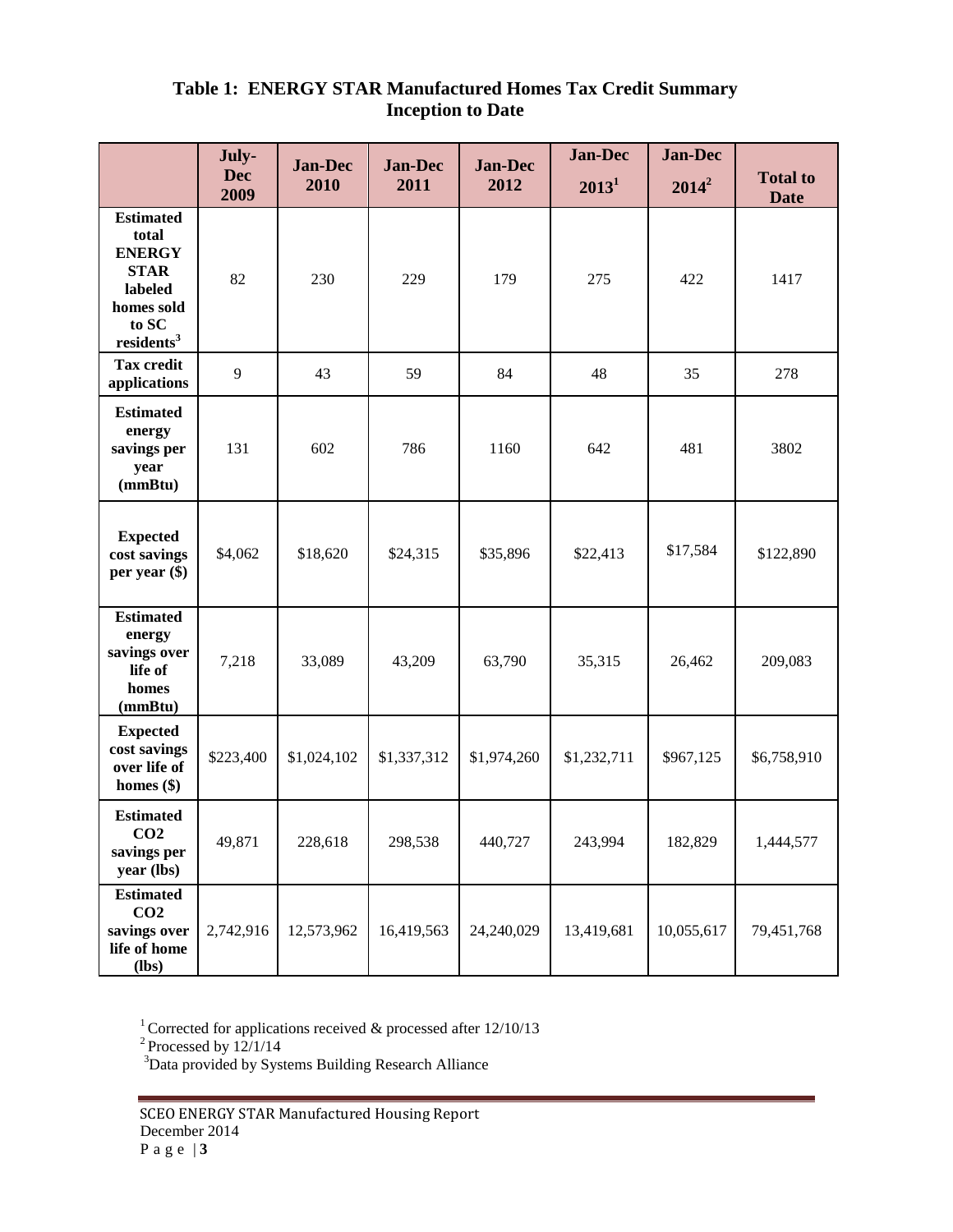Retailers continue to improve their processes to ensure that customers submit completed tax credit requests in a timely manner. Only 20 homeowners filed for a tax credit approval before the 2010 report was prepared, and an additional 23 applied for the credit after the end of the calendar year but before filing their income taxes. In 2011, only 28 homeowners filed for tax credit approval as of the compilation of 2011 data. An additional 29 applied for the credit between January and the April tax filing deadline. By 2012, 60% of those seeking tax credits requested them before the end of the calendar year. Unfortunately, the trend appears to be reversing, since only 24 applications were received prior to December 1, 2013, with an equal number submitting their applications after January 1, 2014. To date, we have received 35 applications for tax credit approval for homes purchased in 2014 and expect to receive a large number of approval requests as tax season begins.

The SCEO continues to work with the Manufactured Housing Institute of South Carolina to raise awareness of the program and to encourage dealers to give the tax credit application and the site installation checklist to the buyer, thus increasing the likelihood the buyer will apply for the tax credit. This appears to be working, since most applications are complete and some dealers are helping homeowners to fill in the forms.

As shown in Table 1, there is a large gap between the number of ENERGY STAR homes sold and the number of tax credit applications received. We believe there are two primary reasons for this gap. Many manufactured home purchasers may not have enough tax liability to take advantage of the non-refundable tax credit. Representatives of the industry pointed out at the time legislation was passed that rebates or refundable tax credits could be utilized by any homebuyer, regardless of tax liability, but a nonrefundable tax credit could disadvantage those on fixed or low incomes. We have had a number of conversations with people who have purchased ENERGY STAR manufactured homes, but are on fixed incomes and do not file tax returns.

A second factor which seems to make a difference is the understanding that taxpayers, retailers, and tax preparers have about tax liability. Some individuals seem to believe that if they are not expecting a refund, they cannot take advantage of the tax credit. When given the opportunity, we explain the difference between taxes owed and taxes already paid through payroll deductions, but retailers may have the best chance of helping a home buyer understand whether a tax credit could be useful or not.

Another factor which could affect use of the tax credit is the lack of incentives for dealers to feature the energy efficient homes. Such incentives have been provided by some utilities in South Carolina and neighboring states, but there are no incentives for dealers in place at this time.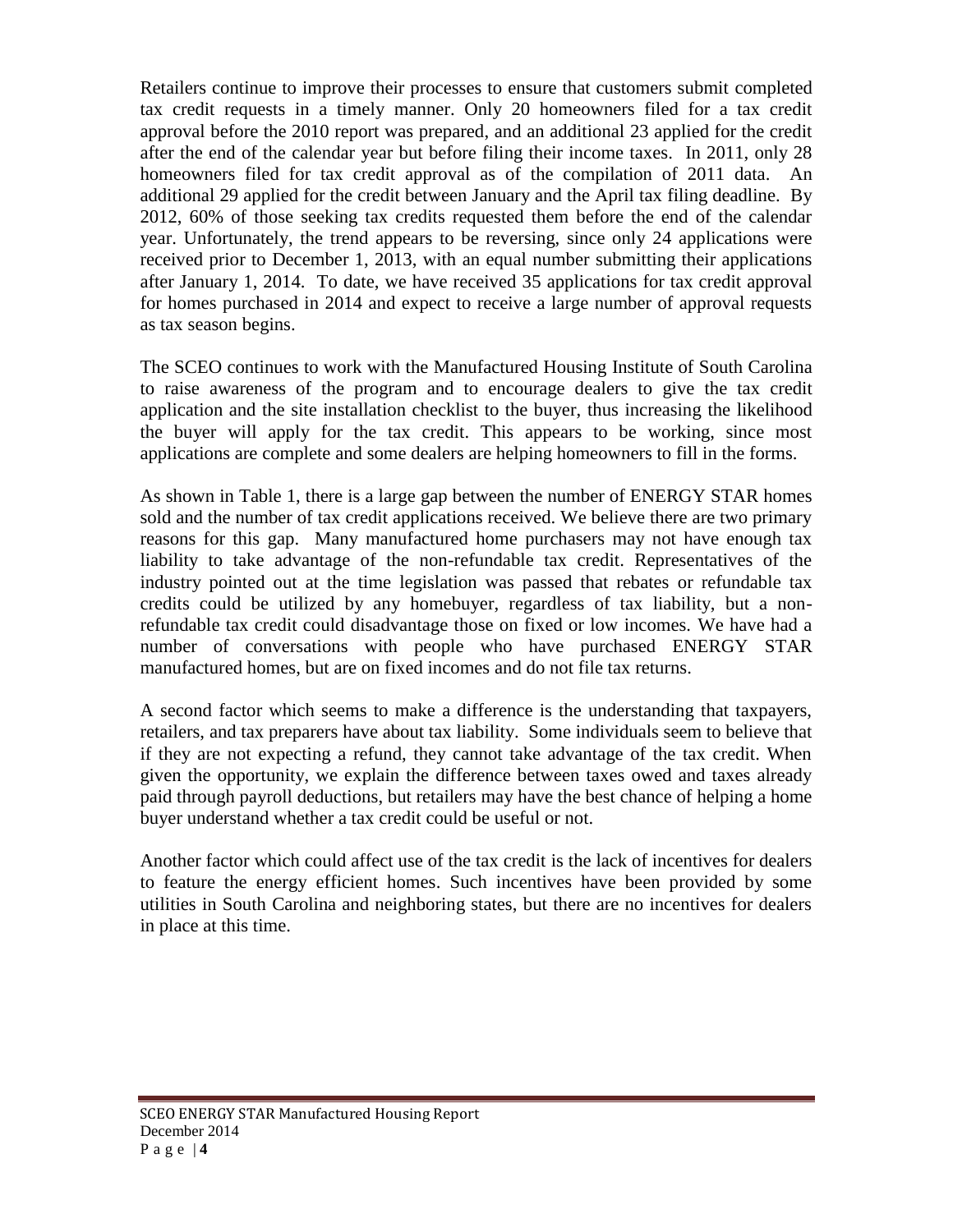## **BACKGROUND**

#### **South Carolina Energy Office**

The 1992 South Carolina Energy Efficiency Act established the South Carolina Energy Office (SCEO) within the South Carolina Budget and Control Board in order to address energy issues in a consistent and professional manner. The SCEO carries out the state policy and program mandates of the Act and also administers the State Energy Program funded by the US Department of Energy (DOE). Additionally, the office is responsible for substantial functions related to radioactive waste disposal mandated by legislation passed by the General Assembly in 2000. The mission of the SCEO is to increase energy efficiency and diversity, enhance environmental quality, and save energy dollars for South Carolina. As part of this mission, the SCEO administers the Energy Efficient Manufactured Homes Incentive Program.

#### **Established Incentives**

Approximately 20 percent of South Carolinians live in manufactured housing, one of the highest percentages in the nation. Older manufactured homes, built before 1980, consume an average of 53 percent more energy per square foot compared to all other types of homes. Fifty-five percent of these households have incomes below 150 percent of the federal poverty level (Environmental and Energy Study Institute fact sheet, June 2009). These low-to-moderate-income residents cannot afford higher than average energy bills. Indeed, anecdotal evidence from utilities and other organizations suggests that some residents have lost their homes not because they cannot afford to pay the mortgage, but because they cannot afford to pay the utility bill. Therefore, any measures that reduce energy use, and thus energy bills, for residents of manufactured housing will contribute significantly to the overall economic well-being of the 20 percent of South Carolina residents who live in manufactured homes.

In 1992, legislation established South Carolina-specific criteria for energy efficient manufactured homes. Manufacturers constructing homes which meet the criteria order labels from the state and affix them to the more energy efficient homes. Individuals who purchase these energy efficient homes pay no more than \$300 in sales tax on the home itself. Buyers of homes which do not meet the energy efficient criteria pay an additional 2% in sales tax. The program was initially managed by the SC Department of Labor, Licensing and Regulation. When the SCEO took over the program in 1998, approximately 16 percent of all manufactured homes sold met the more stringent energy efficiency criteria.

After 11 years of program implementation, between 70 percent and 80 percent of homes met the South Carolina energy efficiency criteria (Manufactured Housing Institute of SC, 2008). We estimate that these energy efficiency standards could have saved South Carolinians as much as \$130 million over the expected life of homes purchased, based on an estimated annual savings of \$152 for a standard manufactured home and \$252 in annual savings for a doublewide home. However, as industry standards have improved,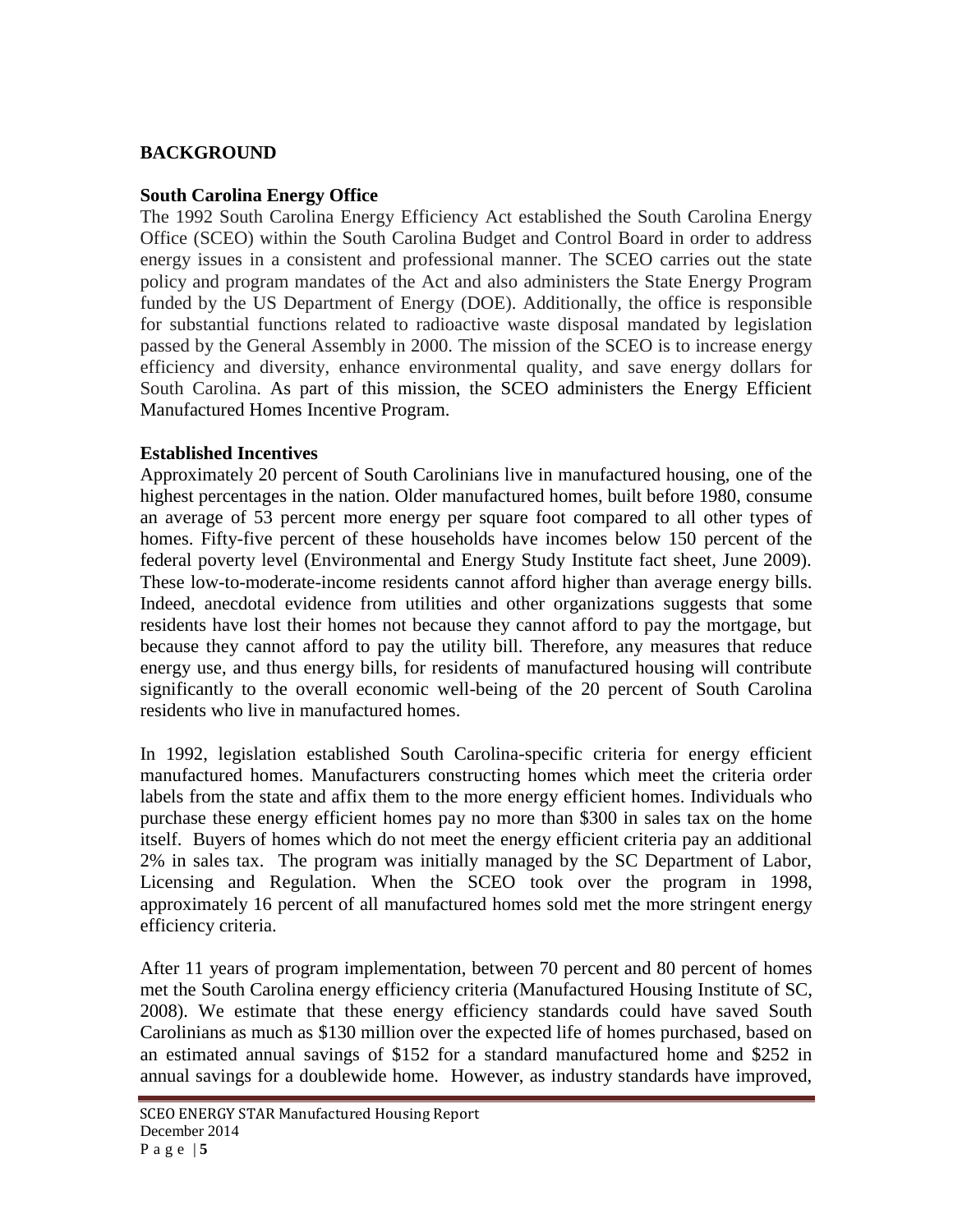the amount of savings that can reasonably be attributed to the labeling program have decreased.

Since 1998 more than 68,000 labels have been distributed to manufacturers, peaking in 2003 with 13,076 labels distributed and falling to a low of 840 for 2012. We expect the drop off in labeled homes is due to the overall decline in the residential market, as well as the move to ENERGY STAR labeled homes by some manufacturers. We view the original energy efficiency program as a great success because it spurred change during a period when little attention was paid to energy efficiency in manufactured housing. Table 2 on the following page summarizes the number of energy efficient labels requested by manufacturers each year since SCEO began managing the program directly.

|       | Labels    |  |  |  |
|-------|-----------|--|--|--|
| Years | Requested |  |  |  |
| 1998  | 10,349    |  |  |  |
| 1999  | 11,722    |  |  |  |
| 2000  | 5,860     |  |  |  |
| 2001  | 5,595     |  |  |  |
| 2002  | 4,180     |  |  |  |
| 2003  | 13,076    |  |  |  |
| 2004  | 2,360     |  |  |  |
| 2005  | 2,331     |  |  |  |
| 2006  | 2,000     |  |  |  |
| 2007  | 1,795     |  |  |  |
| 2008  | 1,610     |  |  |  |
| 2009  | 1,200     |  |  |  |
| 2010  | 1,935     |  |  |  |
| 2011  | 941       |  |  |  |
| 2012  | 840       |  |  |  |
| 2013  | 1,386     |  |  |  |
| 2014  | 1,465     |  |  |  |
| Total | 68,645    |  |  |  |

|  |  | Table 2: Energy Efficient Labels Requested by Manufacturers 1998-2014 |  |
|--|--|-----------------------------------------------------------------------|--|
|  |  |                                                                       |  |

New legislation enacted in 2008 was designed to create more significant incentives for ENERGY STAR labeled homes, which are even more energy efficient than the statespecific energy efficient criteria from 1992. These incentives include the elimination of all sales tax on ENERGY STAR manufactured homes and a \$750 nonrefundable state income tax credit for eligible home buyers. These credits are offered in addition to, not in place of, the older energy efficiency sales tax incentive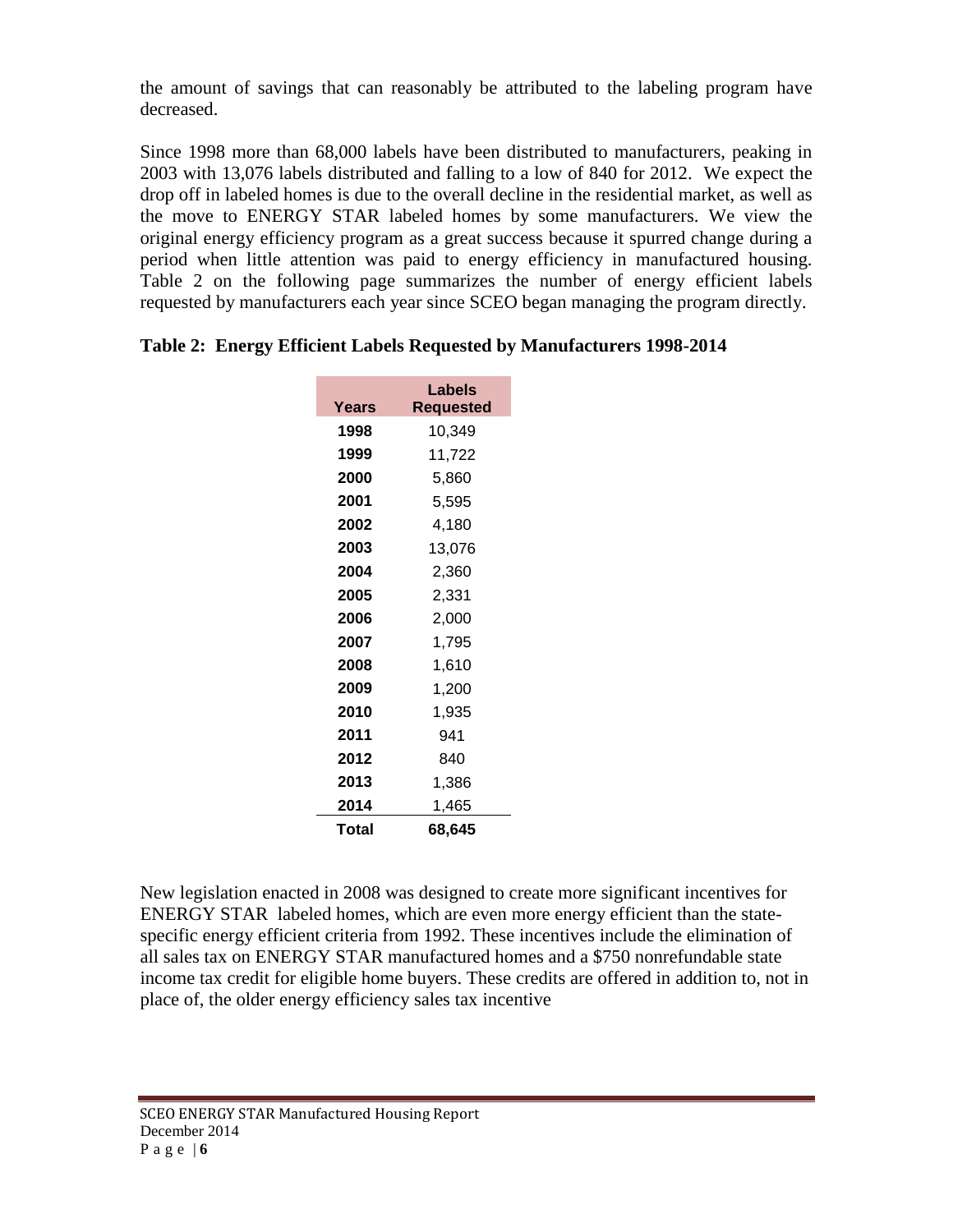## **CURRENT PROGRAM**

Manufactured housing has been regulated by the US Department of Housing and Urban Development (HUD) since 1976 under Federal Manufactured Housing and Construction Standards (24 CFR 3280). In 2001, the US DOE and the US Environmental Protection Agency (EPA) created standards for ENERGY STAR manufactured homes, which are at least 15 percent more energy efficient than homes meeting the minimum energy code. In general, ENERGY STAR qualified homes include features and appliances which make them as much as 30 percent more efficient than most recently constructed manufactured or site-built homes. Factors contributing to increased efficiency include:

- Effective insulation in walls and floors
- High performance windows, including protective coatings and improved frame assemblies
- Tight construction and ducts so that cracks and holes are sealed to reduce drafts, dust and moisture problems
- High efficiency heating and cooling equipment
- ENERGY STAR qualified lighting and appliances

Section 48-52-870 of the SC Code of Laws creates the Energy Efficient Manufactured Homes Incentive Program. The law was enacted in 2008 to provide financial incentives for the purchase and installation of energy efficient ENERGY STAR manufactured homes in South Carolina, saving money for low income residents and reducing energy use across the state.

When it was initially created, this program complemented federal incentives, which offered \$1000 tax credits to manufacturers of ENERGY STAR rated homes, and incentives offered by one utility (Progress Energy) to retailers who sell ENERGY STAR homes. At present, the state tax credit and sales tax exemption are the only statewide incentives offered to encourage the purchase of ENERGY STAR manufactured homes. However, incentives for an ENERGY STAR residence may be available through individual utilities.

### **Implementation**

As required by law, the SCEO created retailer instructions (Appendix A) and an application form (Appendix B) for the \$750 tax credit. The SCEO worked with the South Carolina Department of Revenue and the Manufactured Housing Institute of South Carolina to develop instructions for retailers and a form, to certify the purchase, which would be simple for home buyers to complete.

Retailers who sell an ENERGY STAR manufactured home are required to certify that they have installed the home in accordance with guidelines. That certification is returned to the home's manufacturer, who in turn files it with the national entity tracking ENERGY STAR home sales on behalf of the EPA and DOE. When retailers sell ENERGY STAR homes, they supply the buyer with a form to fill out and mail to the SCEO.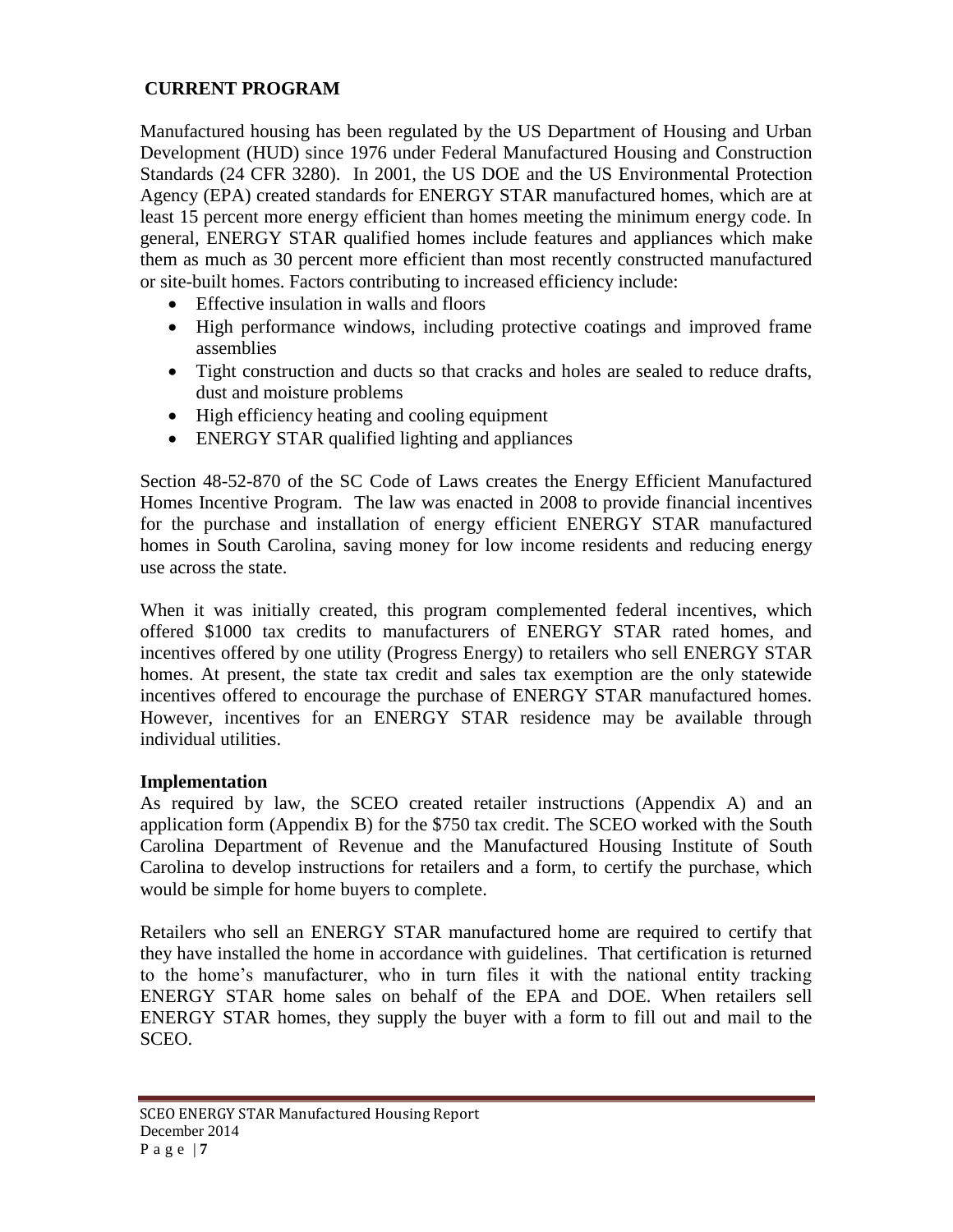The SCEO reviews the form, ensures that the home buyers have received their ENERGY STAR certification from the retailer, and signs and returns the approval form to the home buyer. The home buyers then attach the certification to their tax form if filing a paper form, or retain it with other records if filing electronically.

#### **Results**

Data from the Systems Building Performance Alliance, the entity which tracks ENERGY STAR manufactured homes for the federal government, indicates that approximately 839 ENERGY STAR homes were produced for sale or installation in South Carolina between January and November, 2014. Eleven of these homes were sold by out-of-state retailers to SC residents, while the remainder were sold to South Carolina retailers. Of these, approximately half are known to have been sold to South Carolina residents, while the remainder of these sales records do not list the residency of the purchaser. The organization estimates that another 50 to 60 may be produced in December, bringing the annual total of ENERGY STAR qualified homes to approximately 900. The Manufactured Housing Institute of South Carolina estimates that a total of approximately 2040 homes will be shipped to the state by the end of the year, meaning that ENERGY STAR homes shipped to South Carolina retailers represent approximately 44% of the market. This is an increase of almost 10 percentage points over last year.

Table 3 shows the location and expected savings for those homes for which tax credit approvals have been sought through December 1 of this year.

|               | Expected<br>Energy<br><b>Savings</b><br>mmBtu/year | Expected<br>Cost<br>Savings<br>(based on<br>average<br>residential<br>energy<br>costs of<br>12.47/kWh | Expected<br>Energy<br><b>Savings</b><br>over 55<br>year life<br>of home<br>mmBtu | Expected<br>Cost<br><b>Savings</b><br>over 55 year<br>life of home | CO <sub>2</sub><br>Savings/year<br>$(380$ lbs<br>CO2/mmBtu) | CO2 Savings<br>life of home<br>$(380$ lbs<br>CO2/mmbtu) |
|---------------|----------------------------------------------------|-------------------------------------------------------------------------------------------------------|----------------------------------------------------------------------------------|--------------------------------------------------------------------|-------------------------------------------------------------|---------------------------------------------------------|
| Swansea       | 15.35                                              | \$561.00                                                                                              | 844.25                                                                           | \$30,855.21                                                        | 5833                                                        | 320815                                                  |
| Gilbert       | 12.30                                              | \$449.53                                                                                              | 676.50                                                                           | \$24,724.37                                                        | 4674                                                        | 257070                                                  |
| Brunson       | 15.35                                              | \$560.82                                                                                              | 843.98                                                                           | \$30,845.16                                                        | 5831.1                                                      | 320711                                                  |
| Prosperity    | 14.07                                              | \$514.22                                                                                              | 773.85                                                                           | \$28,282.26                                                        | 5346.6                                                      | 294063                                                  |
| Gaston        | 14.07                                              | \$514.22                                                                                              | 773.85                                                                           | \$28,282.26                                                        | 5346.6                                                      | 294063                                                  |
| Leesville     | 12.30                                              | \$449.53                                                                                              | 676.50                                                                           | \$24,724.37                                                        | 4674                                                        | 257070                                                  |
| North         | 12.30                                              | \$449.53                                                                                              | 676.50                                                                           | \$24,724.37                                                        | 4674                                                        | 257070                                                  |
| St. George    | 14.07                                              | \$514.22                                                                                              | 773.85                                                                           | \$28,282.26                                                        | 5346.6                                                      | 294063                                                  |
| Latta         | 14.07                                              | \$514.22                                                                                              | 773.85                                                                           | \$28,282.26                                                        | 5346.6                                                      | 294063                                                  |
| Swansea       | 14.07                                              | \$514.22                                                                                              | 773.85                                                                           | \$28,282.26                                                        | 5346.6                                                      | 294063                                                  |
| Bennettsville | 15.35                                              | \$560.82                                                                                              | 843.98                                                                           | \$30,845.16                                                        | 5831.1                                                      | 320711                                                  |
| Lexington     | 12.30                                              | \$449.53                                                                                              | 676.50                                                                           | \$24,724.37                                                        | 4674                                                        | 257070                                                  |
| Chapin        | 12.30                                              | \$449.53                                                                                              | 676.50                                                                           | \$24,724.37                                                        | 4674                                                        | 257070                                                  |
| Elgin         | 12.30                                              | \$449.53                                                                                              | 676.50                                                                           | \$24,724.37                                                        | 4674                                                        | 257070                                                  |
|               |                                                    |                                                                                                       |                                                                                  |                                                                    |                                                             |                                                         |

#### **Table 3: 2014 ENERGY STAR Tax Credit Request Summary (December 1, 2014)**

SCEO ENERGY STAR Manufactured Housing Report December 2014 P a g e | **8**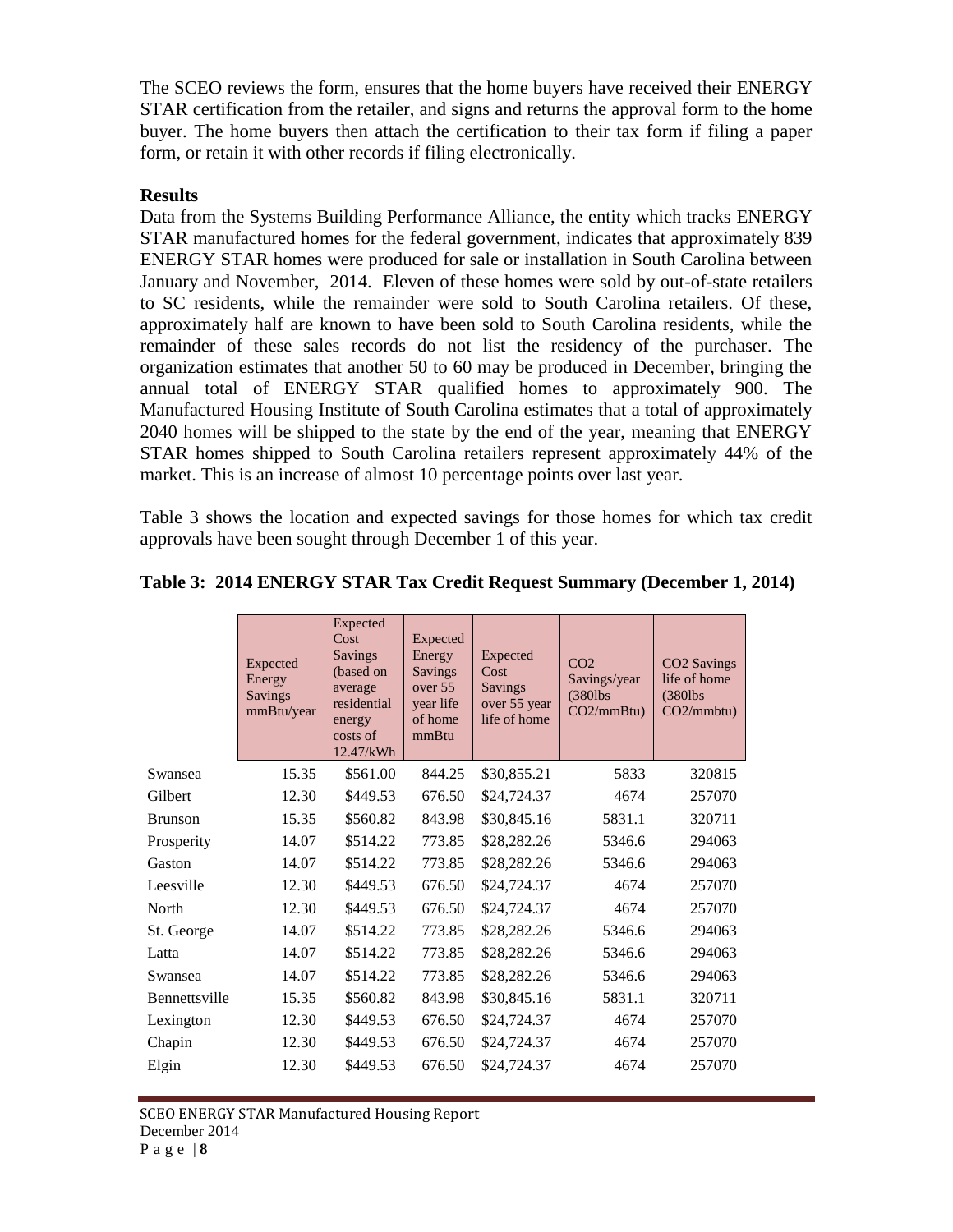| Varn                  | 14.07 | \$514.22 | 773.85 | \$28,282.26 | 5346.6 | 294063 |
|-----------------------|-------|----------|--------|-------------|--------|--------|
| Leesville             | 15.35 | \$560.82 | 843.98 | \$30,845.16 | 5831.1 | 320711 |
| Camden                | 12.30 | \$449.53 | 676.50 | \$24,724.37 | 4674   | 257070 |
| Leesville<br>Heath    | 14.07 | \$514.22 | 773.85 | \$28,282.26 | 5346.6 | 294063 |
| Springs               | 12.30 | \$449.53 | 676.50 | \$24,724.37 | 4674   | 257070 |
| Lexington             | 12.30 | \$449.53 | 676.50 | \$24,724.37 | 4674   | 257070 |
| Lexington             | 14.07 | \$514.22 | 773.85 | \$28,282.26 | 5346.6 | 294063 |
| Saluda<br>Ridge       | 14.07 | \$514.22 | 773.85 | \$28,282.26 | 5346.6 | 294063 |
| Spring                | 12.30 | \$449.53 | 676.50 | \$24,724.37 | 4674   | 257070 |
| Gilbert               | 12.30 | \$449.53 | 676.50 | \$24,724.37 | 4674   | 257070 |
| Lexington             | 14.07 | \$514.22 | 773.85 | \$28,282.26 | 5346.6 | 294063 |
| Enoree                | 12.30 | \$449.53 | 676.50 | \$24,724.37 | 4674   | 257070 |
| Simpsonville          | 16.83 | \$615.09 | 925.65 | \$33,830.17 | 6395.4 | 351747 |
| Elloree               | 14.07 | \$514.22 | 773.85 | \$28,282.26 | 5346.6 | 294063 |
| St. Matthews<br>North | 15.35 | \$560.82 | 843.98 | \$30,845.16 | 5831.1 | 320711 |
| Augusta               | 14.07 | \$514.22 | 773.85 | \$28,282.26 | 5346.6 | 294063 |
| Lexington             | 15.35 | \$560.82 | 843.98 | \$30,845.16 | 5831.1 | 320711 |
| Gilbert               | 14.07 | \$514.22 | 773.85 | \$28,282.26 | 5346.6 | 294063 |
| Pelion                | 14.07 | \$514.22 | 773.85 | \$28,282.26 | 5346.6 | 294063 |
| Lexington             | 15.35 | \$560.82 | 843.98 | \$30,845.16 | 5831.1 | 320711 |
| Cordova               | 12.30 | \$449.53 | 676.50 | \$24,724.37 | 4674   | 257070 |

Notes:

- 1. Calculations are based on the most recent U. S. Energy Information Agency data (2005) for residential energy use based on square footage of homes. The SCEO made the very conservative assumption that the ENERGY STAR home would save only 15 percent of the energy used by the average home of approximately the same square footage.
- 2. Cost savings are based on an average cost per kWh of electricity in September, 2014, as reported by the US Energy Information Agency.
- 3. The expected lifetime of new manufactured homes is conservatively estimated at 55 years, based on information supplied by the Systems Building Research Alliance, the organization which tracks ENERGY STAR manufactured homes on behalf of the federal government. Their assumption is based in part on a report entitled *Manufactured Home Life, Existing Housing Stock Through 1997,* an update of a study entitled *Manufactured Home Life* by Dr. Carol B. Meeks, May 1995, University of Georgia.
- 4. Calculations are based on an estimated 380 pounds of CO2 emitted per mmBtu of energy used.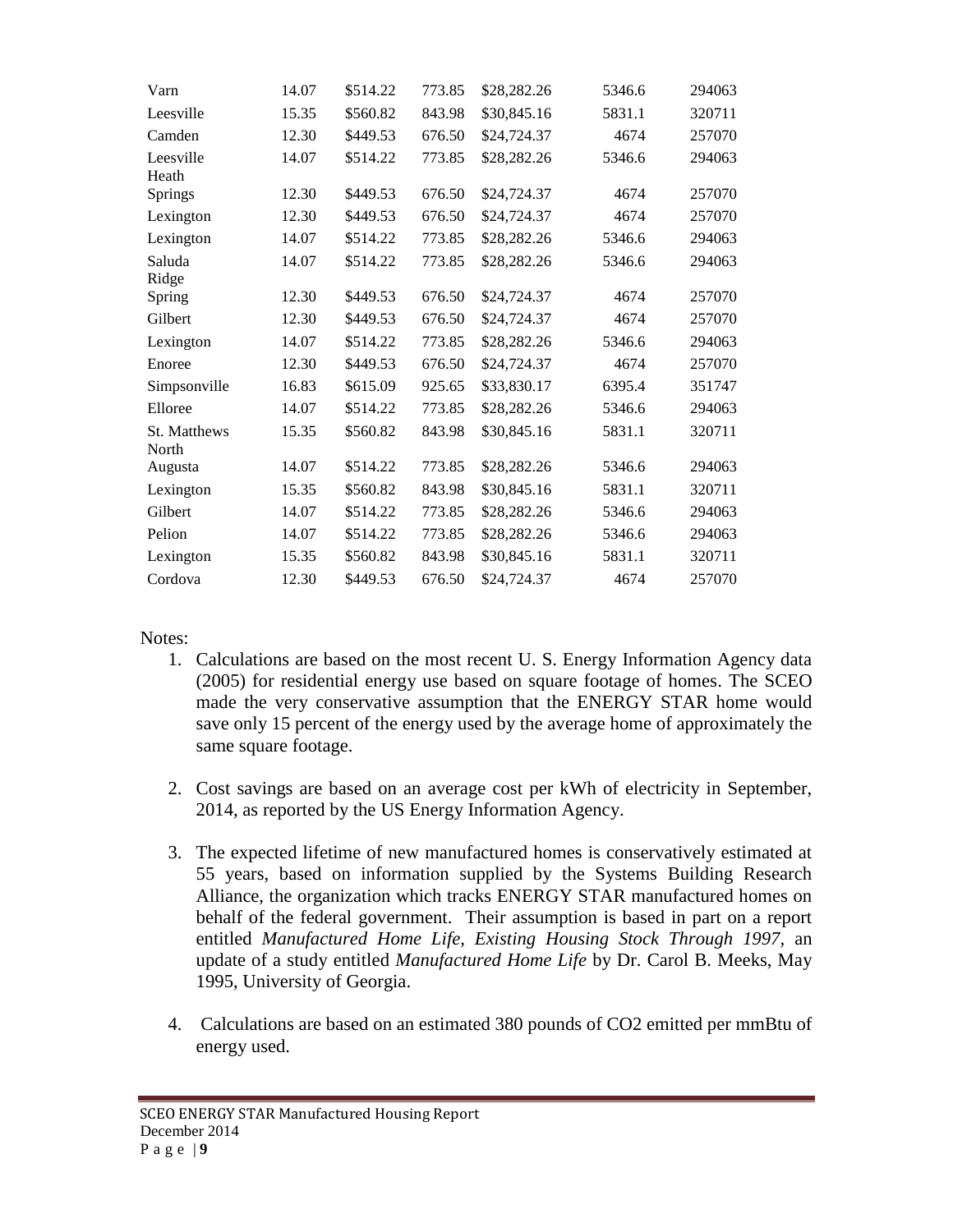# *APPENDIX A*

# **ENERGY STAR Incentives for Manufactured Homebuyers and Dealers**

# **Customer's \$750 Income Tax Credit**

*In order for your customers to* claim the \$750 non-refundable*\* tax credit on their s*tate tax returns, the following items must be completed:

- **Step 1.** Provide the customer with a copy of the ENERGY STAR Tax Credit Application Form (available on the web at either [www.energy.sc.gov](https://www.energy.sc.gov/) or [www.mhisc.com\)](http://www.mhisc.com/).
- **Step 2.** Verify that the *Site Installation Checklist* provided by the manufacturer and shipped with the home is completed and signed (the gray ENERGY STAR quality assurance label affixed inside the home should also be signed). Return a copy of the signed *Site Installation Checklist* to the manufacturer.
- **Step 3.** Give the customer two copies of the bill of sale (clearly showing date of sale) and two copies of the signed *Site Installation Checklist* (must include customer's name and home address). The customer must forward one copy of each of these documents to the State Energy Office along with the ENERGY STAR Tax Credit Application Form. The address is on the application form.
- **Step 4.** The State Energy Office will approve the request and return the form to the customer. The customer must retain the form along with other income tax records, and must include a copy with his/her income tax filing if filing a paper form.

\*Non-refundable tax credits cannot reduce the tax owed to less than zero.

# **Sales Tax Elimination**

South Carolina law eliminates sales tax on homes meeting ENERGY STAR requirements. State law requires retailers to maintain records on each ENERGY STAR manufactured home sold. In lieu of a special form, the State Energy Office will require that retailers simply retain copies of the *Site Installation Checklist*, which must include the customer's name and home address. By law, these records must be retained for three years and must be made available for inspection upon request of the Department of Consumer Affairs or the State Energy Office.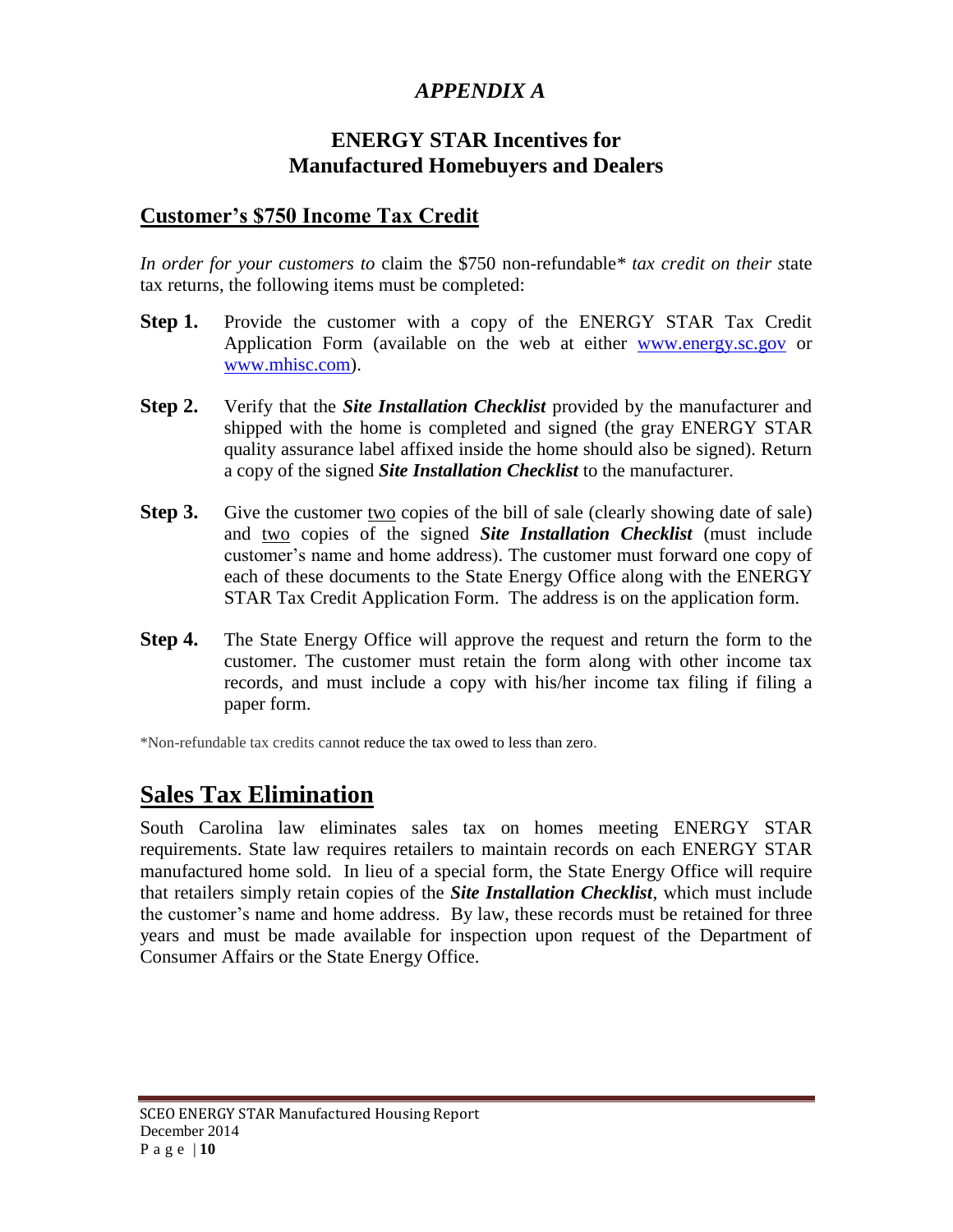# **Appendix B:**

# **Tax Credit Approval Form**